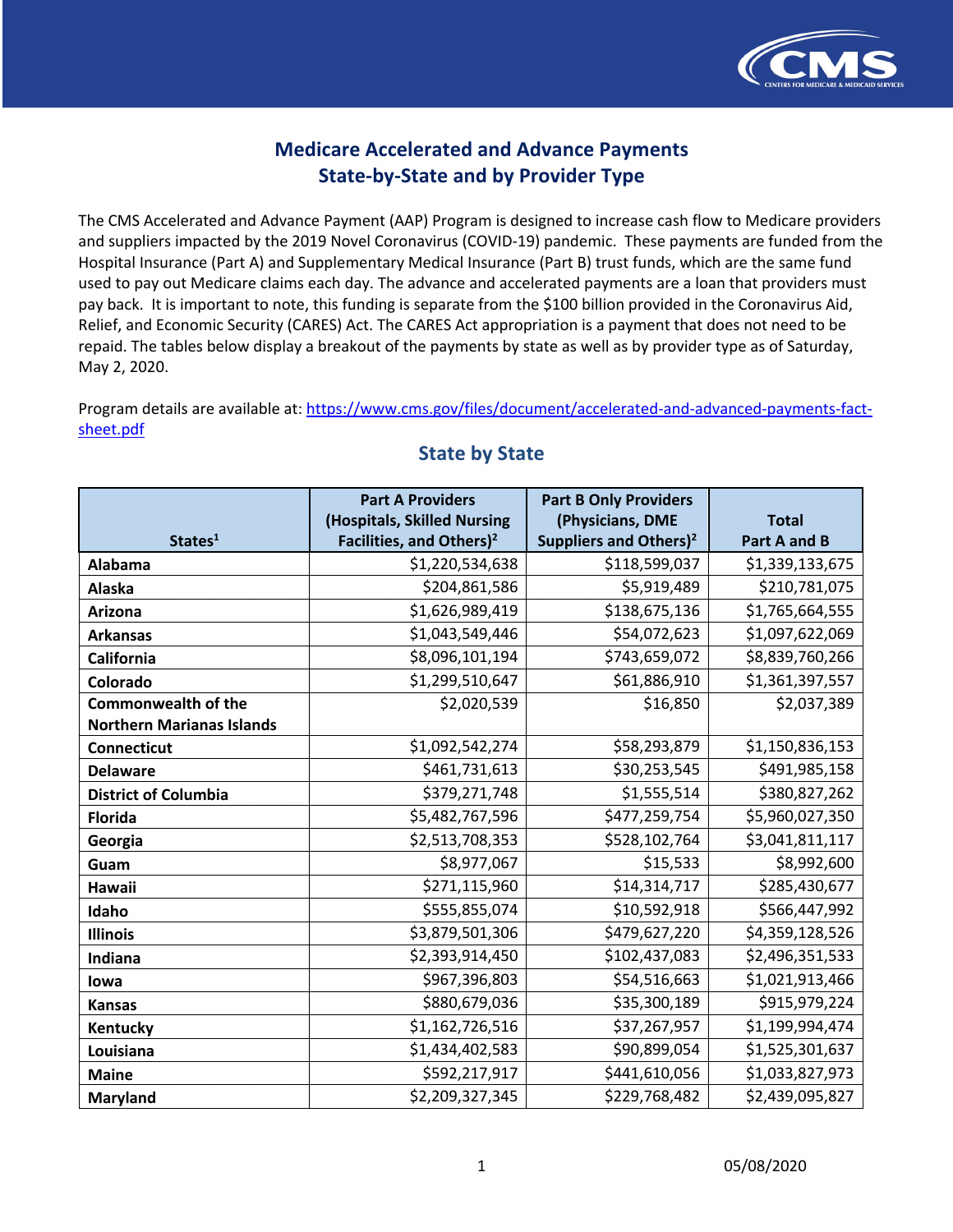

#### **Medicare Accelerated and Advance Payments**

## **State-by-State and by Provider Type**

|                          | <b>Part A Providers</b>              | <b>Part B Only Providers</b>       |                     |
|--------------------------|--------------------------------------|------------------------------------|---------------------|
|                          | (Hospitals, Skilled Nursing          | (Physicians, DME                   | <b>Total</b>        |
| States <sup>1</sup>      | Facilities, and Others) <sup>2</sup> | Suppliers and Others) <sup>2</sup> | <b>Part A and B</b> |
| <b>Massachusetts</b>     | \$3,711,286,659                      | \$499,884,030                      | \$4,211,170,688     |
| <b>Michigan</b>          | \$3,682,088,196                      | \$208,858,598                      | \$3,890,946,794     |
| Minnesota                | \$1,833,198,352                      | \$229,977,775                      | \$2,063,176,127     |
| Mississippi              | \$1,122,067,867                      | \$61,814,074                       | \$1,183,881,940     |
| <b>Missouri</b>          | \$2,042,413,792                      | \$104,197,611                      | \$2,146,611,403     |
| <b>Montana</b>           | \$245,571,898                        | \$3,079,873                        | \$248,651,771       |
| Nebraska                 | \$789,000,474                        | \$33,989,073                       | \$822,989,547       |
| <b>Nevada</b>            | \$565,212,184                        | \$51,919,363                       | \$617,131,546       |
| <b>New Hampshire</b>     | \$661,731,835                        | \$27,654,644                       | \$689,386,478       |
| <b>New Jersey</b>        | \$3,066,769,146                      | \$215,667,991                      | \$3,282,437,137     |
| <b>New Mexico</b>        | \$344,713,947                        | \$12,829,183                       | \$357,543,130       |
| <b>New York</b>          | \$6,525,317,665                      | \$458,347,956                      | \$6,983,665,621     |
| <b>North Carolina</b>    | \$2,398,035,923                      | \$234,043,769                      | \$2,632,079,693     |
| <b>North Dakota</b>      | \$178,923,682                        | \$1,556,166                        | \$180,479,848       |
| Ohio                     | \$3,475,919,626                      | \$359,286,024                      | \$3,835,205,649     |
| <b>Oklahoma</b>          | \$1,228,927,456                      | \$61,189,805                       | \$1,290,117,261     |
| Oregon                   | \$1,137,795,443                      | \$72,400,001                       | \$1,210,195,444     |
| Pennsylvania             | \$4,513,916,681                      | \$614,372,857                      | \$5,128,289,538     |
| <b>Puerto Rico</b>       | \$122,385,620                        | \$2,199,288                        | \$124,584,908       |
| <b>Rhode Island</b>      | \$273,555,545                        | \$10,449,048                       | \$284,004,593       |
| <b>South Carolina</b>    | \$1,113,589,386                      | \$50,139,561                       | \$1,163,728,946     |
| <b>South Dakota</b>      | \$197,536,306                        | \$17,096,045                       | \$214,632,351       |
| <b>Tennessee</b>         | \$1,892,003,304                      | \$170,549,286                      | \$2,062,552,590     |
| <b>Texas</b>             | \$5,871,003,524                      | \$676,319,864                      | \$6,547,323,388     |
| <b>US Virgin Islands</b> | \$0                                  | \$1,786,528                        | \$1,786,528         |
| Utah                     | \$516,382,653                        | \$91,096,329                       | \$607,478,982       |
| Vermont                  | \$179,729,242                        | \$4,869,808                        | \$184,599,050       |
| <b>Virginia</b>          | \$2,408,043,967                      | \$115,315,697                      | \$2,523,359,664     |
| Washington               | \$1,629,265,169                      | \$105,889,707                      | \$1,735,154,875     |
| <b>West Virginia</b>     | \$632,194,762                        | \$22,114,470                       | \$654,309,232       |
| Wisconsin                | \$1,742,487,690                      | \$70,858,236                       | \$1,813,345,926     |
| Wyoming                  | \$149,495,847                        | \$2,499,184                        | \$151,995,032       |
| <b>GRAND TOTAL</b>       | \$92,030,266,952                     | \$8,306,896,286                    | \$100,337,163,238   |

 where the provider provided the service. These payments were issued using CMS's Healthcare Integrated General Ledger Accounting System (HIGLAS). HIGLAS does not include an identifier for urban or rural status. 1) This data includes expenditures under the provider's registered State for payment and not on the location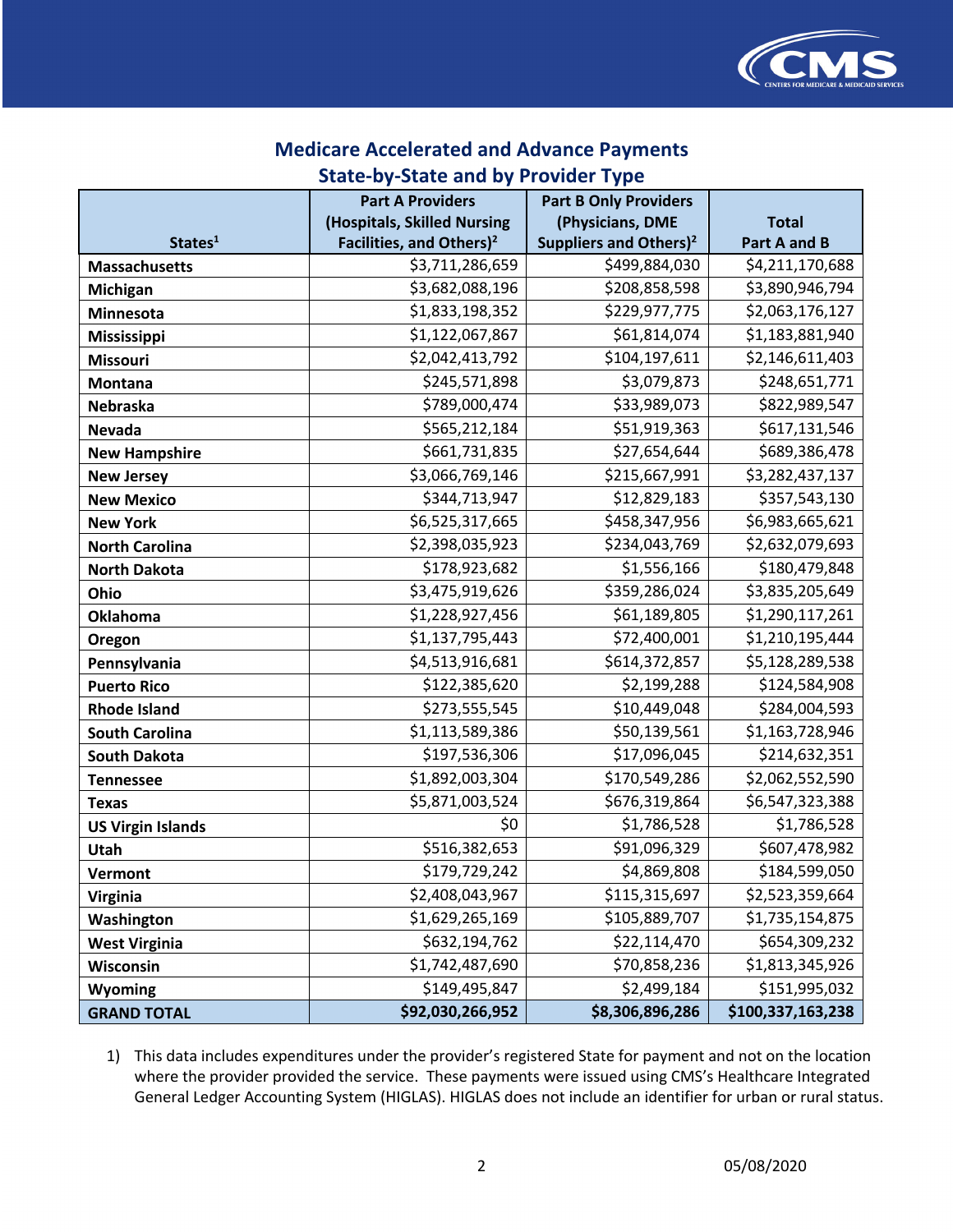

 2) Many providers offer both Part A and Part B services. The Part A data includes total expenditures (Part A and B) for any provider that furnishes Part A services. The Part B data includes total expenditures for providers who received Part B payment only.

#### **Provider Type**

| <b>Provider Types</b>                                                                  | <b>Payment</b>   |
|----------------------------------------------------------------------------------------|------------------|
| Part A Providers <sup>1</sup>                                                          | \$92,030,266,952 |
| <b>Hospitals: Short Stay</b>                                                           | \$78,441,001,286 |
| <b>Skilled Nursing Facility</b>                                                        | \$3,175,664,561  |
| <b>Hospitals: Critical Access</b>                                                      | \$2,616,517,592  |
| <b>Home Health</b>                                                                     | \$1,667,155,669  |
| End Stage Renal Disease (ESRD)                                                         | \$1,314,410,766  |
| Hospice                                                                                | \$1,111,066,845  |
| <b>Hospitals: Rehabilitation Units</b>                                                 | \$903,299,876    |
| Hospitals: Long Term Care                                                              | \$724,044,056    |
| <b>Hospitals: Rehabilitation</b>                                                       | \$515,978,531    |
| <b>Hospitals: Swing Bed Units</b>                                                      | \$504,678,277    |
| Hospitals: Psychiatric Unit                                                            | \$414,068,779    |
| Hospitals: Psychiatric                                                                 | \$259,219,240    |
| Rural Health Clinic (RHC)                                                              | \$221,167,648    |
| <b>Outpatient Physical Therapy and Speech Pathology</b>                                | \$56,506,287     |
| Hospitals: Children's                                                                  | \$43,123,147     |
| Hospitals: Other                                                                       | \$41,050,813     |
| <b>Federally Qualified Health Centers</b>                                              | \$20,370,887     |
| <b>Comprehensive Outpatient Rehabilitation Facility (CORF)</b>                         | \$611,867        |
| <b>Community Mental Health Centers</b>                                                 | \$330,825        |
| Part B Providers/ Suppliers <sup>1,2</sup>                                             | \$8,306,896,286  |
| Part B - No specialty code in HIGLAS                                                   | \$3,568,249,734  |
| SINGLE OR MULTISPECIALTY CLINIC OR GROUP PRACTICE                                      | \$3,484,875,527  |
| AMBULATORY SURGICAL CENTER                                                             | \$323,050,634    |
| CLINICAL LABORATORY (BILLING INDEPENDENTLY)                                            | \$143,162,742    |
| <b>OPHTHALMOLOGY</b>                                                                   | \$118,924,933    |
| MEDICAL SUPPLY COMPANY NOT INCLUDED IN 51, 52, OR 53                                   | \$91,379,707     |
| AMBULANCE SERVICE SUPPLIER, E.G., PRIVATE AMBULANCE COMPANIES,<br><b>FUNERAL HOMES</b> | \$84,187,732     |
| PHYSICAL THERAPIST IN PRIVATE PRACTICE                                                 | \$67,577,590     |
| INDEPENDENT DIAGNOSTIC TESTING FACILITY (IDTF)                                         | \$55,452,702     |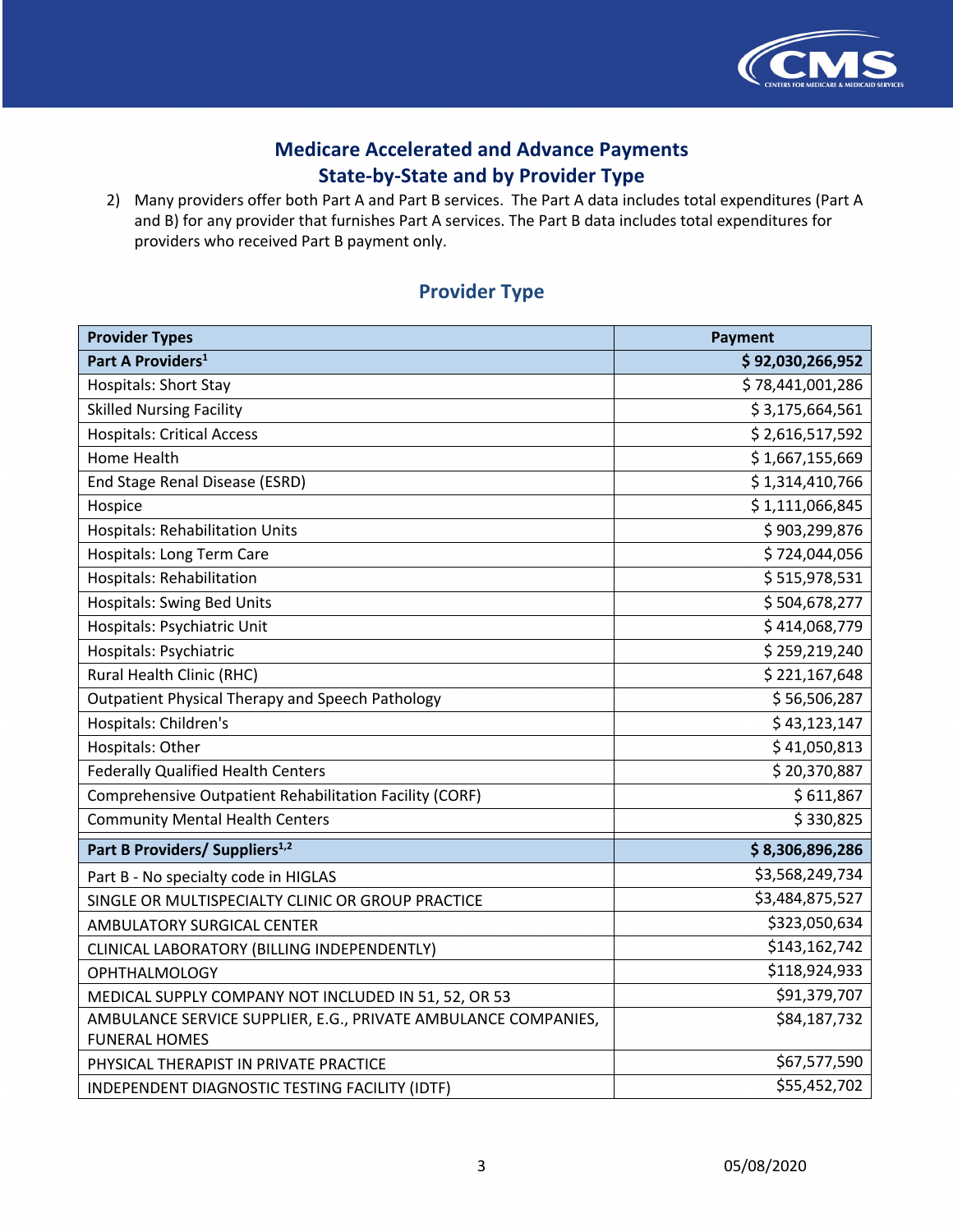

## **Medicare Accelerated and Advance Payments**

# **State-by-State and by Provider Type**

| DIAGNOSTIC RADIOLOGY                                                                | \$27,395,568 |
|-------------------------------------------------------------------------------------|--------------|
| <b>DERMATOLOGY</b>                                                                  | \$26,703,154 |
| MEDICAL SUPPLY COMPANY WITH RESPIRATORY THERAPIST                                   | \$26,258,514 |
| <b>INTERNAL MEDICINE</b>                                                            | \$24,717,304 |
| <b>CARDIOLOGY</b>                                                                   | \$20,428,508 |
| <b>UROLOGY</b>                                                                      | \$19,621,753 |
| <b>EMERGENCY MEDICINE</b>                                                           | \$15,889,100 |
| <b>FAMILY PRACTICE</b>                                                              | \$15,278,331 |
| MEDICAL SUPPLY COMPANY WITH ORTHOTIC PERSONNEL CERTIFIED BY                         | \$12,642,264 |
| AN ACCREDITIN                                                                       |              |
| PHARMACY                                                                            | \$12,274,176 |
| <b>ORTHOPEDIC SURGERY</b>                                                           | \$11,835,804 |
| <b>PODIATRY</b>                                                                     | \$11,653,610 |
| <b>RHEUMATOLOGY</b>                                                                 | \$10,858,990 |
| <b>GASTROENTEROLOGY</b>                                                             | \$10,666,862 |
| <b>VASCULAR SURGERY</b>                                                             | \$8,048,858  |
| <b>OTOLARYNGOLOGY</b>                                                               | \$7,969,212  |
| <b>ANESTHESIOLOGY</b>                                                               | \$7,673,175  |
| INDIVIDUAL ORTHOTIC PERSONNEL CERTIFIED BY AN ACCREDITING                           | \$7,483,802  |
| ORGANIZATION                                                                        |              |
| INDIVIDUAL PROSTHETIC PERSONNEL CERTIFIED BY AN ACCREDITING                         | \$6,735,360  |
| ORGANIZATION                                                                        |              |
| <b>OPTOMETRY</b>                                                                    | \$5,730,410  |
| RADIATION ONCOLOGY                                                                  | \$5,726,969  |
| <b>NEPHROLOGY</b>                                                                   | \$5,630,693  |
| HEMATOLOGY/ONCOLOGY                                                                 | \$5,434,896  |
| PORTABLE X-RAY SUPPLIER (BILLING INDEPENDENTLY)                                     | \$5,397,707  |
| <b>NEUROLOGY</b>                                                                    | \$3,836,576  |
| PHYSICAL MEDICINE AND REHABILITATION                                                | \$3,792,010  |
| PULMONARY DISEASE                                                                   | \$3,521,314  |
| <b>GENERAL SURGERY</b>                                                              | \$3,395,740  |
| PEDIATRIC MEDICINE                                                                  | \$3,393,698  |
| <b>PATHOLOGY</b>                                                                    | \$3,260,063  |
| <b>RADIATION THERAPY CENTERS</b>                                                    | \$3,135,181  |
| MEDICAL SUPPLY COMPANY WITH PROSTHETIC/ORTHOTIC PERSONNEL<br><b>CERTIFIED BY AN</b> | \$2,849,958  |
| ALL OTHER SUPPLIERS, E.G., DRUG STORES                                              | \$2,714,992  |
| <b>PSYCHIATRY</b>                                                                   | \$2,270,620  |
| NEUROSURGERY                                                                        | \$2,254,237  |
|                                                                                     |              |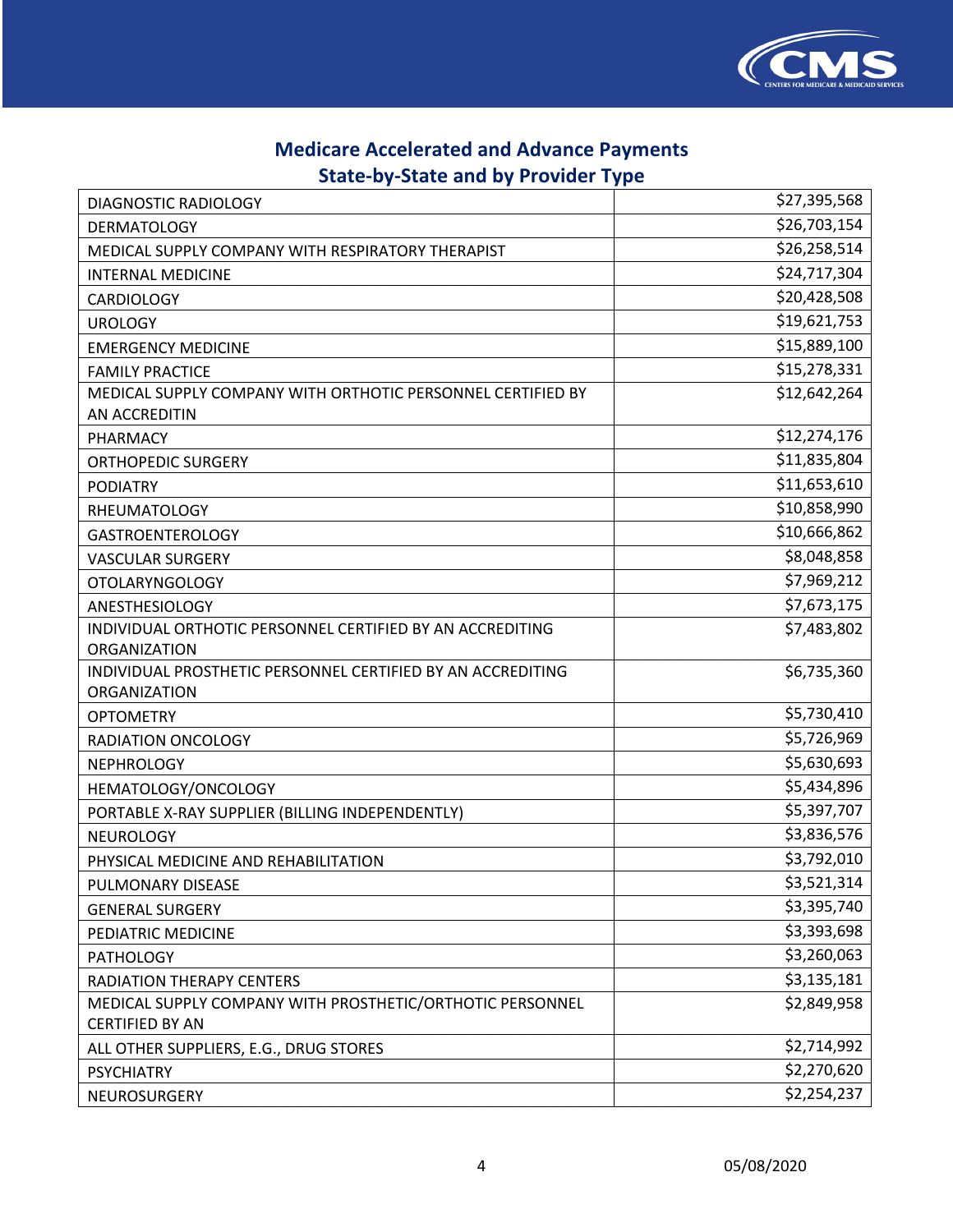

| CERTIFIED REGISTERED NURSE ANESTHETIST (CRNA)                 | \$1,997,764 |
|---------------------------------------------------------------|-------------|
| INTERVENTIONAL PAIN MANAGEMENT                                | \$1,847,192 |
| <b>THORACIC SURGERY</b>                                       | \$1,819,647 |
| INDIVIDUAL PROSTHETIC/ORTHOTIC PERSONNEL CERTIFIED BY AN      | \$1,694,707 |
| <b>ACCREDITING ORGA</b>                                       |             |
| OBSTETRICS/GYNECOLOGY                                         | \$1,609,925 |
| ALLERGY/IMMUNOLOGY                                            | \$1,547,902 |
| PAIN MANAGEMENT                                               | \$1,508,050 |
| <b>GENERAL PRACTICE</b>                                       | \$1,389,717 |
| PLASTIC AND RECONSTRUCTIVE SURGERY                            | \$1,252,955 |
| <b>ENDOCRINOLOGY</b>                                          | \$1,013,222 |
| INTERVENTIONAL RADIOLOGY                                      | \$760,417   |
| NUCLEAR MEDICINE                                              | \$675,005   |
| <b>HAND SURGERY</b>                                           | \$623,024   |
| <b>NURSE PRACTITIONER</b>                                     | \$600,205   |
| COLORECTAL SURGERY (FORMERLY PROCTOLOGY)                      | \$591,095   |
| <b>CHIROPRACTIC</b>                                           | \$535,604   |
| MEDICAL SUPPLY COMPANY WITH PROSTHETIC PERSONNEL CERTIFIED BY | \$503,275   |
| AN ACCREDIT                                                   |             |
| CARDIAC ELECTROPHYSIOLOGY                                     | \$346,181   |
| PUBLIC HEALTH OR WELFARE AGENCIES (FEDERAL, STATE, AND LOCAL) | \$311,528   |
| <b>INFECTIOUS DISEASE</b>                                     | \$282,045   |
| OXYGEN/OXYGEN RELATED EQUIPMENT                               | \$269,822   |
| GYNECOLOGICAL/ONCOLOGY                                        | \$239,614   |
| <b>CLINICAL PSYCHOLOGIST</b>                                  | \$215,372   |
| PHYSICIAN ASSISTANT                                           | \$191,560   |
| MEDICAL ONCOLOGY                                              | \$165,842   |
| ORAL SURGERY (DENTISTS ONLY)                                  | \$151,468   |
| INTENSIVE CARDIAC REHABILITATION                              | \$136,317   |
| LICENSED CLINICAL SOCIAL WORKER                               | \$125,151   |
| PEDORTHIC PERSONNEL                                           | \$123,976   |
| PERIPHERAL VASCULAR DISEASE                                   | \$109,342   |
| OSTEOPATHIC MANIPULATIVE MEDICINE                             | \$108,273   |
| MEDICAL SUPPLY COMPANY WITH PEDORTHIC PERSONNE                | \$106,143   |
| OCCUPATIONAL THERAPIST IN PRIVATE PRACTICE                    | \$88,185    |
| <b>HOSPITAL</b>                                               | \$79,592    |
| SURGICAL ONCOLOGY                                             | \$76,757    |
| <b>CRITICAL CARE (INTENSIVISTS)</b>                           | \$69,552    |
| OPIOID TREATMENT PROGRAM                                      | \$63,070    |